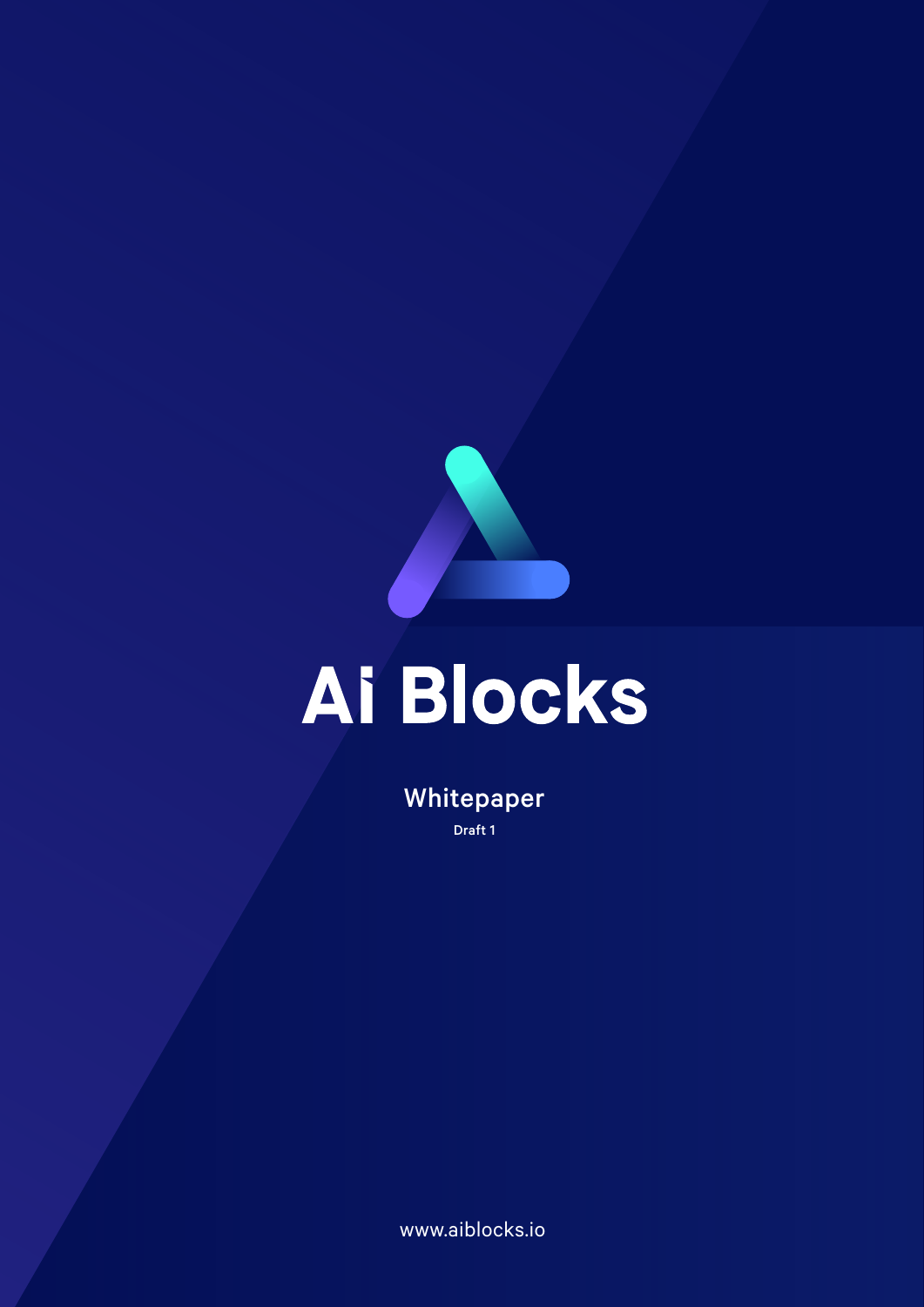

#### **Basics:**

#### **Intro to AiBlocks**

AiBlocks is an open-sourced payment networks system forked from Stellar. In reality, Stellar was created to send value across the internet, making it easier to convert digital currencies into local currencies & vice versa. AiBlocks plans to replicate that but make it more focused driven into a particular function in an industry as a whole, in our case, the usage and development of artificial intelligence (Ai). We hope to spur the trading industry, making it easier to be able trade on platforms without borders and restrictions.

Like Stellar, AiBlocks has no owners. All the stakeholders are public. The software will be decentralised, open network and will be able to handle million of transactions each day without a hiccup. Just like all other cryptocurrencies, AiBlocks is faster, cheaper and more economical to maintain on its backend, making it a very energy efficient blockchain network.

# **What is AiBlocks for?**

AiBlocks is there to compliment current systems in the market. It is not aimed to disrupt any other currencies that are out there. It is just a network that allows developers to be creative, to create blockchain based programming, riding on a network that can transact cheaply and quickly on a daily basis. There is an option where you can also build applications / tokens on top of our blockchain. Here is an example.

You might want to represent the British pound  $(E)$  on the AiBlocks network. You can create a token to represent that pound in digital tokens and promises to return that same value back to the person once they return the digital token back to the original address. So, like USDT, USDC and many of the stable coins out there, you are able to represent the value of a fiat currency in a 1:1 exchange rate. The people that hold that token can use it to trade cryptocurrency on any exchange that accepts it and deem it redeemable on the value set earlier. Hence, it is a conversion from physical money, governed by a recognised government and this token is just riding on top of the existing ecosystem without creating any new asset class.

The implementations are huge. Why do we say this? Because you can transact in 1 particular currency that everyone agrees to its value anywhere you are in this world. You can be any nationality, holding any sort of currency but transacting it in the British pound  $(E)$ , standardized value without fluctuations of local, less stable currency. Best of all, everything is online, protected digitally by yourself instead of relying on a third party, like a bank.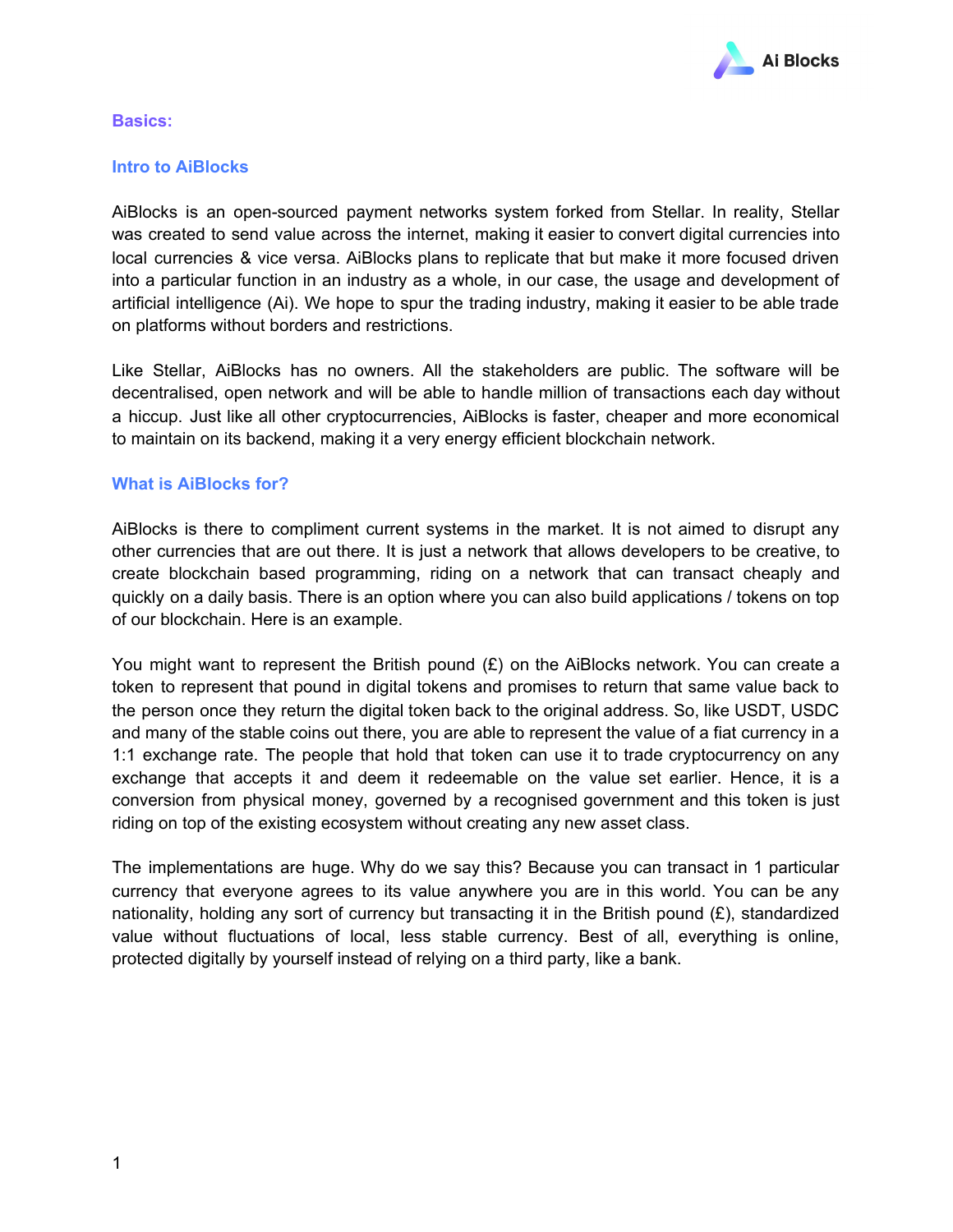

To make it easiest to understand for everyone, AiBlocks is a big accounting book with in and out ledgers. Where AiBlocks really function is that, during the creation of these ledgers, in the initial stage, the creator gets to set all the predetermined rules, making it a MUST to follow for anyone that is part of the ecosystem. In the standard blockchain system, there will be independent computers, checking and verifying transactions, keeping all the ledgers in checks and accounts safe. All ledgers are updated every 5 seconds.

By forking the current Stellar network, a unique algorithm, called the Stellar Consensus Protocol (SCP), keeps everything in sync. There are many ways to get agreement across a decentralized system—Bitcoin's visionary proof-of-work method was the first and is still the most famous. But, like many first drafts, proof-of-work left room for improvement. SCP strives to be better by being configurable, fast, and highly energy efficient.

By having the best of both worlds, improving on the Stellar network, we are able to run the core software of AiBlocks, making sure that all nodes are up and running, verifying transactions by the minute. Ensuring all accounts are debit or credited correctly is key, thus having more nodes that are connected to the ecosystem will only bring more benefit to our network. As of now, there are hundreds of nodes running across the globe and you can also be a part of it by downloading and installing our software.

We are also opening the API for everyone to use and access where you don't have to understand the complex system of distributed consensus, you can just read our API instructions and be on your way to creating a brand new token & issuing digital assets.

# **Where is AiBlocks going?**

To put it very simply, AiBlocks wants to unleash the creativity power in the digital economy. Any enterprise, developers and even users can embark on this journey together with us. Sending value across the globe digitally has never been easier.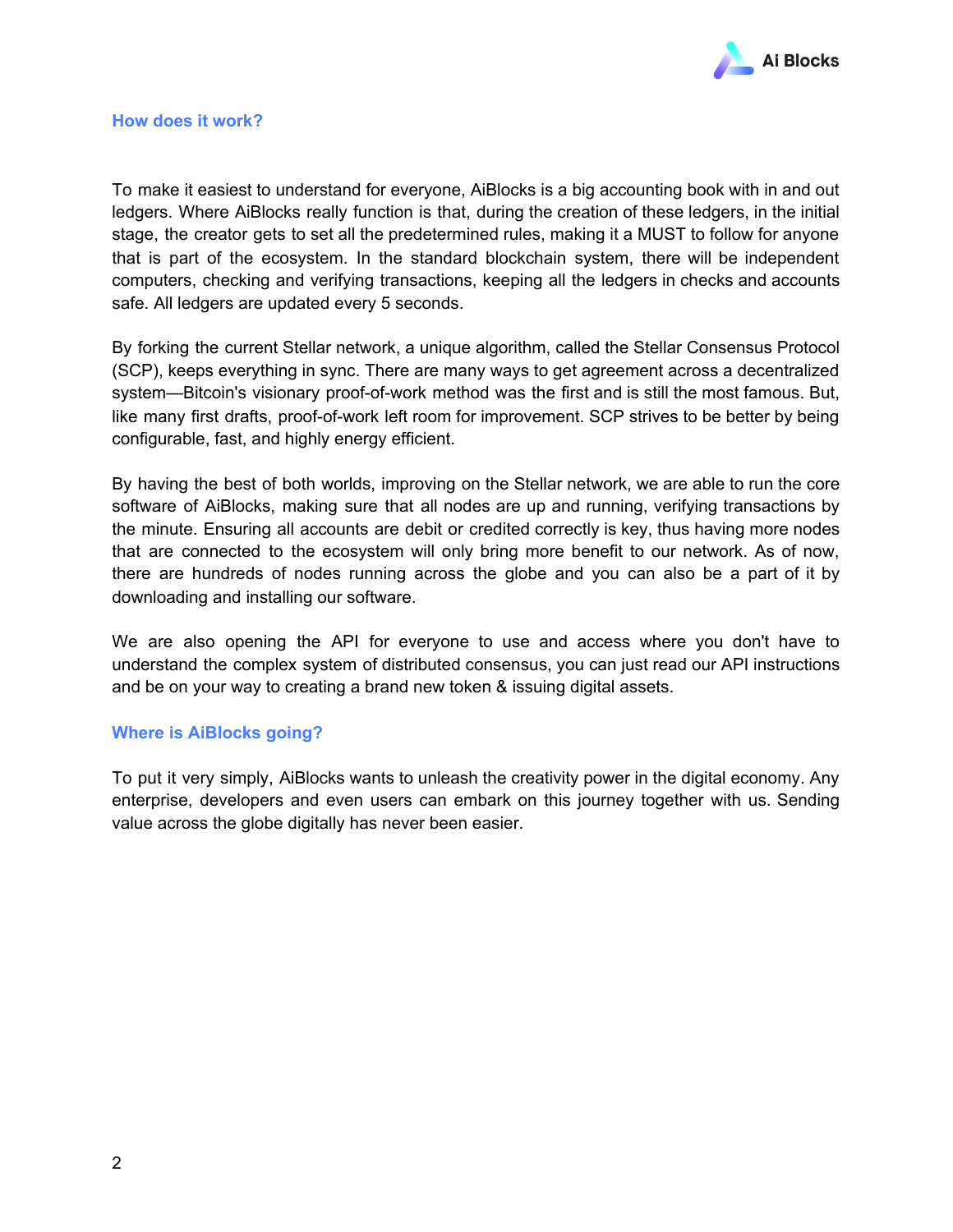

#### **What is Anchor?**

#### **Anchor basics**

An anchor connects the AiBlocks network to the traditional banking system. What it does is that it tokenises assets, giving it a digital form and making it easier to transact. An anchor provides on/off ramps as they power apps and services that use AiBlocks to provide borderless access to financial infrastructure. Read on to find out more.

#### **What is Anchor?**

Traditionally, banking systems don't integrate with each other. Even if they do, the conversion and transaction fees are really high. This is the case for SWIFT. In certain transactional cases, the person sending the value through may lose up to 20% of its original transacted value. To bridge this, AiBlocks has created a system where ATC can represent fiat currencies in digital form by going through the AiBlocks network and converting it into a digital asset token that promises to keep a 1:1 value with its fiat. AiBlocks will be the vehicle of transactions between all supported currencies inclusive of sending & exchanging of values.

#### **The Anchor capabilities**

We will facilitate the moving of fiat value from the traditional system to the digital system in 2 ways.

Issue stablecoins or fiat tokens that represent 1:1 value of the fiat reserve equivalent so that users can redeem fiat again when they need it.

Provide a fiat on/off ramp - what this does is that it will vet through all applications and users to see if they are in line with the country's AML/KYC laws, provide a platform for users to opt in and out of digital assets easily and keep the accounts in check.

These services can be provided by a single entity or 2 entities itself, which enables the token issuer to be the reseller of the digital asset.

#### **The Anchor demand**

Anchors will play a bigger role moving forward as digitalisation continues to sweep over the standard norms that are available as of now.

Upon being the critical link, connecting the traditional banking system with one that has been tokenized, anchors have created a new economic model for themselves and the market, leveraging on the demand by providing crucial services such as deposit/withdrawal fees, FX spread fees, transaction fees and seigniorage.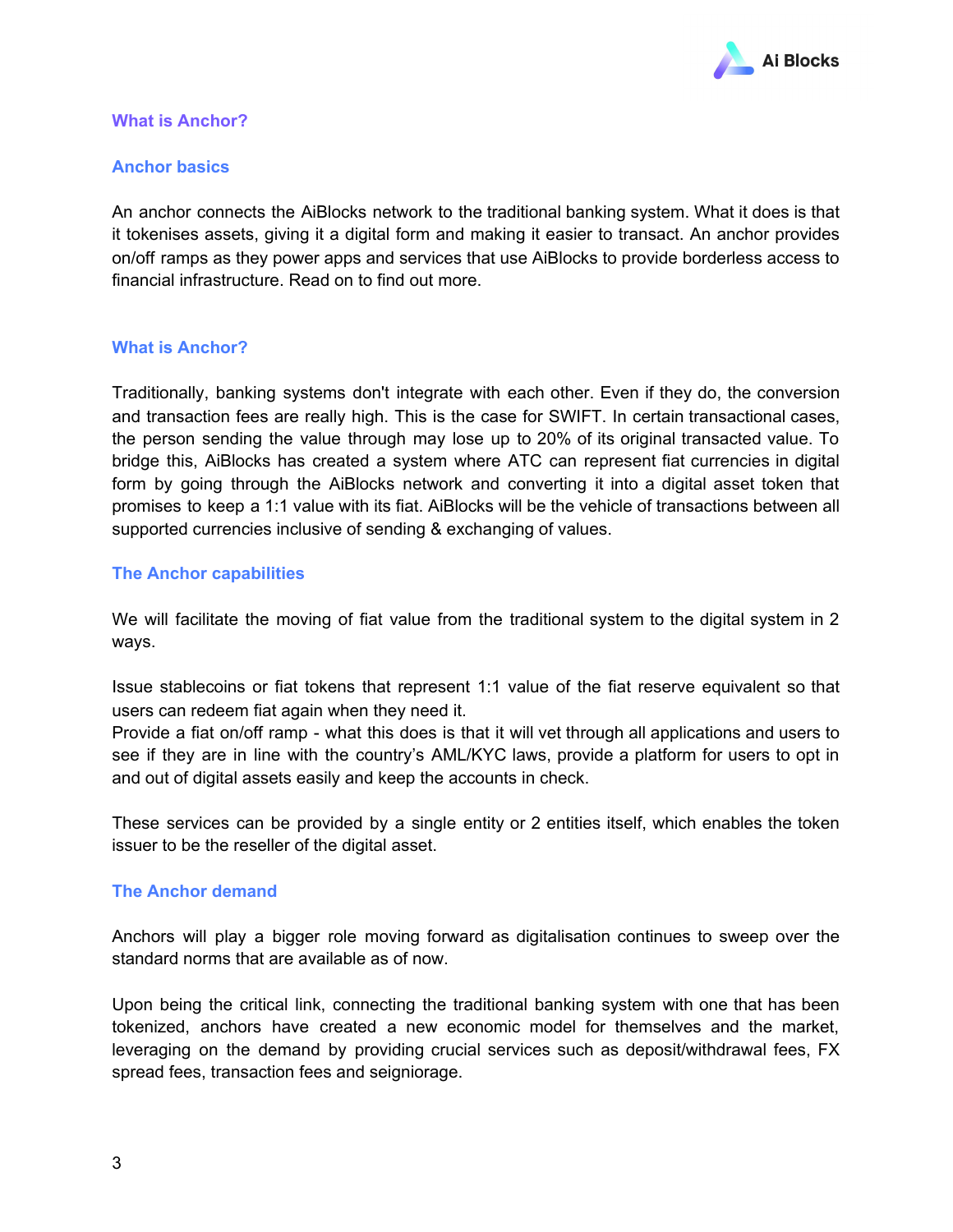

The business models below are just some examples of what anchors can be doing. P2P payments, API based banking-as-a-service offerings, cross border B2B transfers, remittances, international payroll, etc.

#### **Participating as an anchor is easy**

Taking part in AiBlocks anchor is very easy. Absolutely no coding knowledge is required as we will take care of that part.

In the open market currently, there are many streamlined softwares that have processes in place because most of them adopt the same ecosystem standards. For more experienced providers looking for additional features, there are sets of dedicated suites of tools that are designed to help anchors launch their services easily and connect with all wallets and apps in the ecosystem.

Speak to us to find out more about how you can be a part of this ecosystem.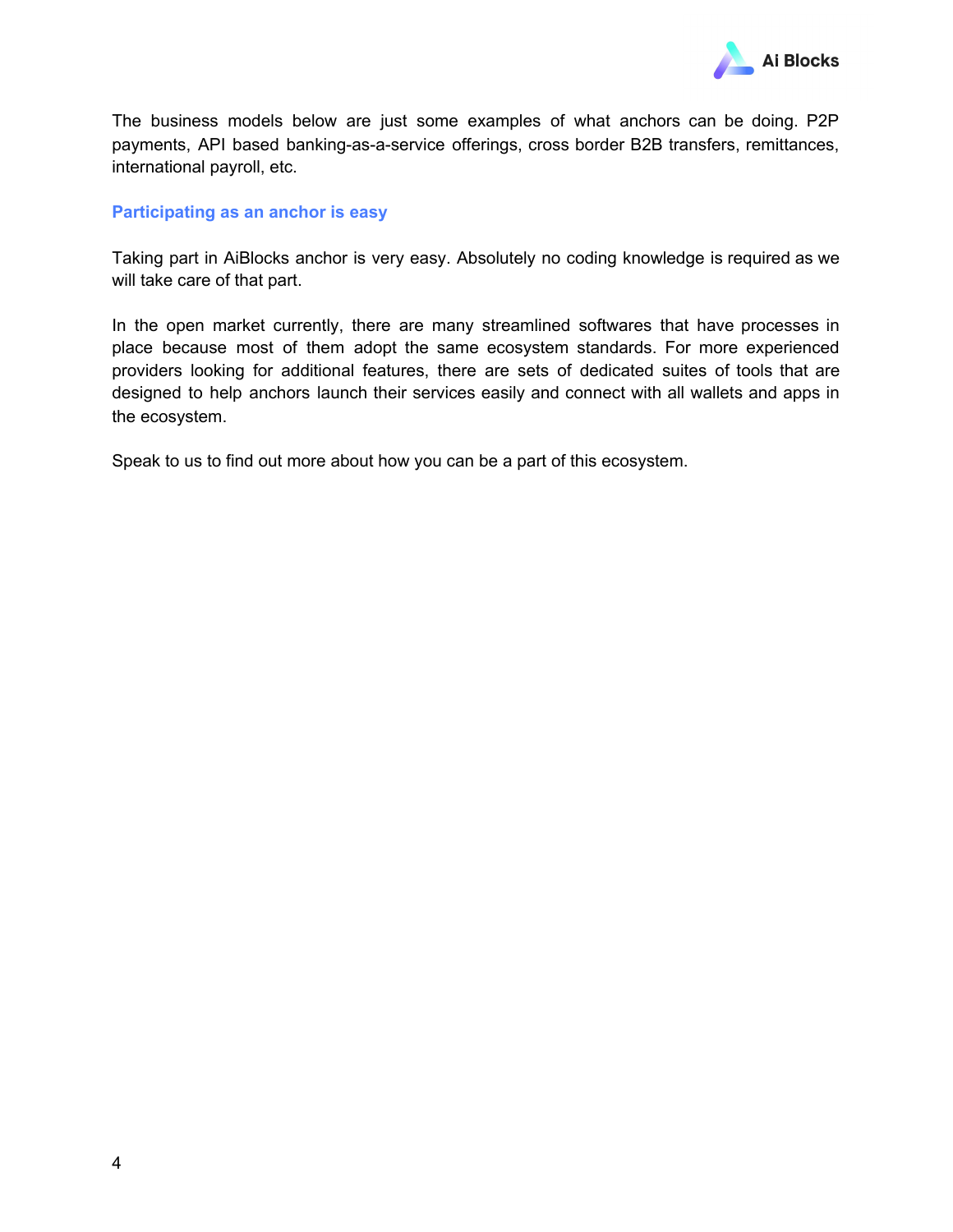

# **Blockchain**

Blockchain is a technology created to get everyone in the system to maintain a collective database without the need of a central authority controlling the system. This new way of sharing and reconciling information, was introduced back in the year 2009.

#### **Blockchain Basics**

Understanding blockchain is not difficult. Like accounting, it has a set of ledgers, keeping track of things going in and out. Forwarding to the more basic level, it is just a set of data that are interconnected, checking and verifying the changes to the system and syncing with everyone in the chain so that all information is up to date and correct. On a more complex level, all these four things must happen for it to be recorded as safe and correct.

A transaction must occur. The initiator has to indicate the interest of sending data from current point to the next point.

A transaction must be verified. The self governing ecosystem, created during the inception of the blockchain, has to run through a set of rules before confirmation from other reliable sources.

A transaction must be stored in a block. After the verification from various trusted entities on the legitimacy of the transaction and its historical background, then it will be recorded in a public ledger, documenting its digital signatures. In a block there can be hundreds of not thousands of transactions at a time.

That block must be given a hash. Like any other forms of verification, once a block's transactions are confirmed, they will be stamped with a transaction hash. This is like a digital proof / stamp that all transactions have been checked and they are in this file correctly. Sync will be executed to all the other online nodes, permanently stamping its mark on the blockchain without the capability of editing / changes in the future to the particular block.

Security of a blockchain is good. As the blocks are created and transaction hash is stamped to blocks, it makes it more and more difficult to edit the history of it. The way hash is created is by maths function that turns digital information to a string of numbers and letters. In order to change any information of the previous blocks, all transaction hash has to be changed making it virtually impossible to hack.

# **Elements of AiBlocks blockchain**

Computers that would like to be part of a blockchain and participate in verifying transactions can first download the software from the website and install it on a working computer. Then it has to sync with all the current servers that are running the most up to date data. As transactions are executed, the data will then be grouped into a "block". This block would then be verified by multiple other computers, similar to yours, so see if data history and ledgers are in check. If everything is ok, a block hash will be issued. If the network rejects a block, it will then vote again at the next block, till a certain period of time and it expires. After many block confirmations, the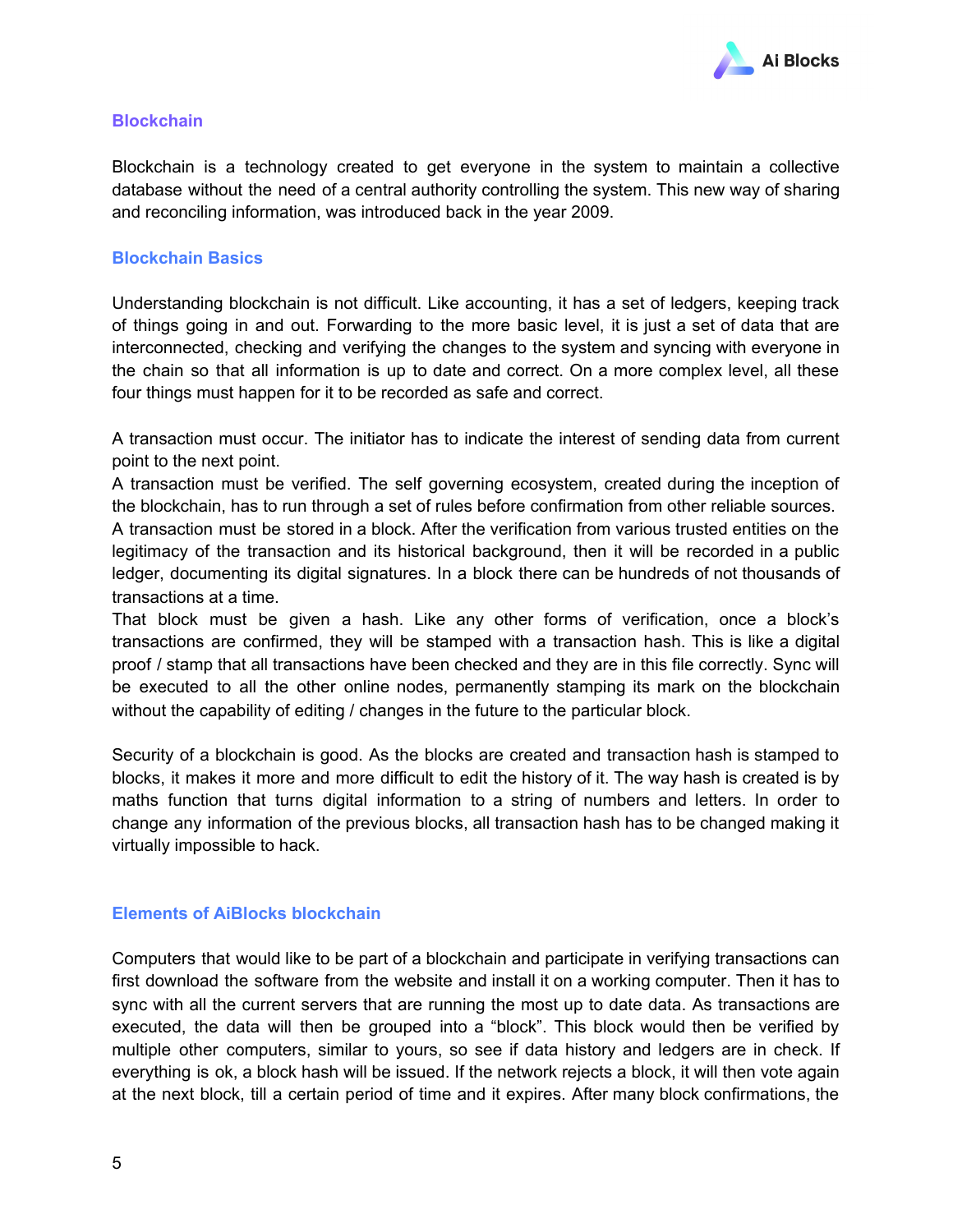

network will then chain all the blocks together according to the date, time and transaction hash, eventually forming a virtual chain of blocks.

The same data and chain is then stored in all computers that are participating in the network, keeping a copy locally. So, these data will then be used and shared with the others, confirming the history of the blocks and transactions in it, verifying if any block has been previously altered or not.

Let's take a look at the possibility of foul play. Say you would like to alter any past transaction that would benefit you in any way. You have to alter the files of the majority of the computers, if not all, to "trick" it to accept your dubious new transaction. You may also try to implement new computers to the tune of at least 51% of the network power, to be able to switch the transaction. This is called a 51% attack. In large networks like Bitcoin, such attacks would take a lot of computing power and are very very expensive. On the Stellar network, it would be impossible because by design, it is meant to not allow this to happen. Eventually, dubious transactions would be voted down and the network would select the right data.

# **Essential cryptocurrency projects**

AiBlocks will not take into account that other blockchains are competitors. No, we look at it as there can be multiple good softwares out there, to solve different problems people have. Here are some of the notable cryptocurrency in the market today.

#### **Bitcoin**

The first, oldest and largest cryptocurrency in the market. Its open sourced code is the inspiration for all blockchain networks available today.

#### **Ethereum**

It is the second largest cryptocurrency in the market today. Largely, Ethereum is similar to Bitcoin in many ways but the creators added on features where you can build apps on top of their blockchain network. These apps can function for anything that can be represented digitally and they are called Dapps (decentralised applications). Ethereum is also known for its smart contracts, where contracts can execute automatically with a set function or rules at the programming stage.

The network runs on a programming language called Solidity and many are implementing it, using its software because the infrastructure is ready with miners and nodes to keep it secure and running. Ethereum is currently facing expansion issues as the usage has outgrown the network, making it very slow and expensive to transact. Solidity as well, makes Ethereum apps very buggy and exploitable to technological developments.